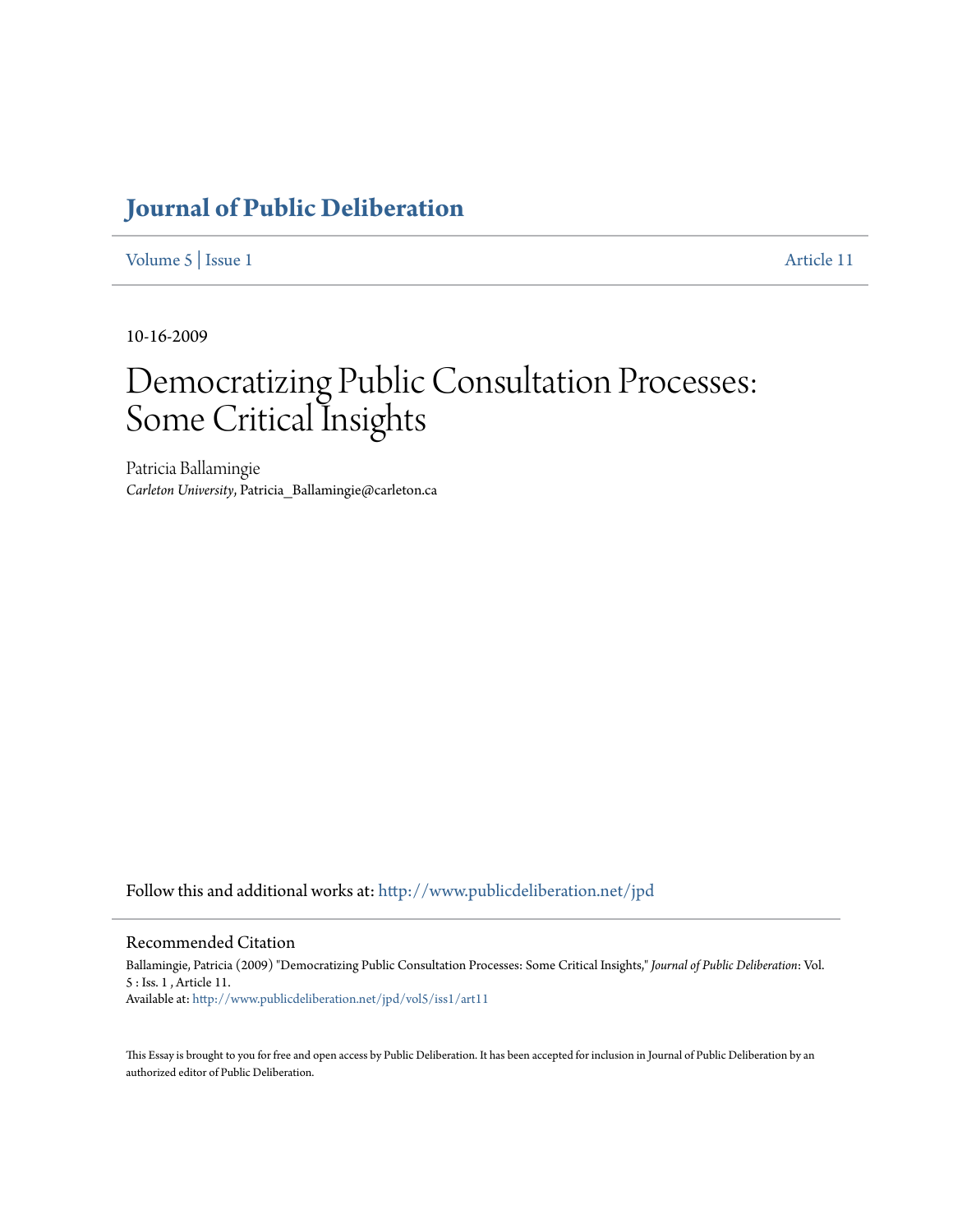## Democratizing Public Consultation Processes: Some Critical Insights

### **Abstract**

Critical analysis of the Ontario government's Lands for Life public consultation process uncovers the myriad ways in which the government put forward an economistic construct of Crown land, privileging industrial interests over all others. By reflecting on how this process went awry, future consultation processes might be further democratized, such that they would stand up to ethical scrutiny. This paper details several prescriptive suggestions and reflections as constructive input towards democratizing future land use planning processes. Specifically, it addresses a number of considerations that might be taken into account when posing the following questions: Who should consult the public? Who should be consulted? What should they be asked? And how should they be asked? Moving along the continuum towards greater inclusivity of marginalized social actors, representing a broader range interests, and mitigating power differentials ensures at the very least a more robust and deliberative democracy. This analysis challenges the entrenched government-industry collusion that has now become so prevalent, and explores how practices of ecological citizenship can be either promoted or constrained by the state.

### **Keywords**

deliberative democracy, public consultations, ecological citizenship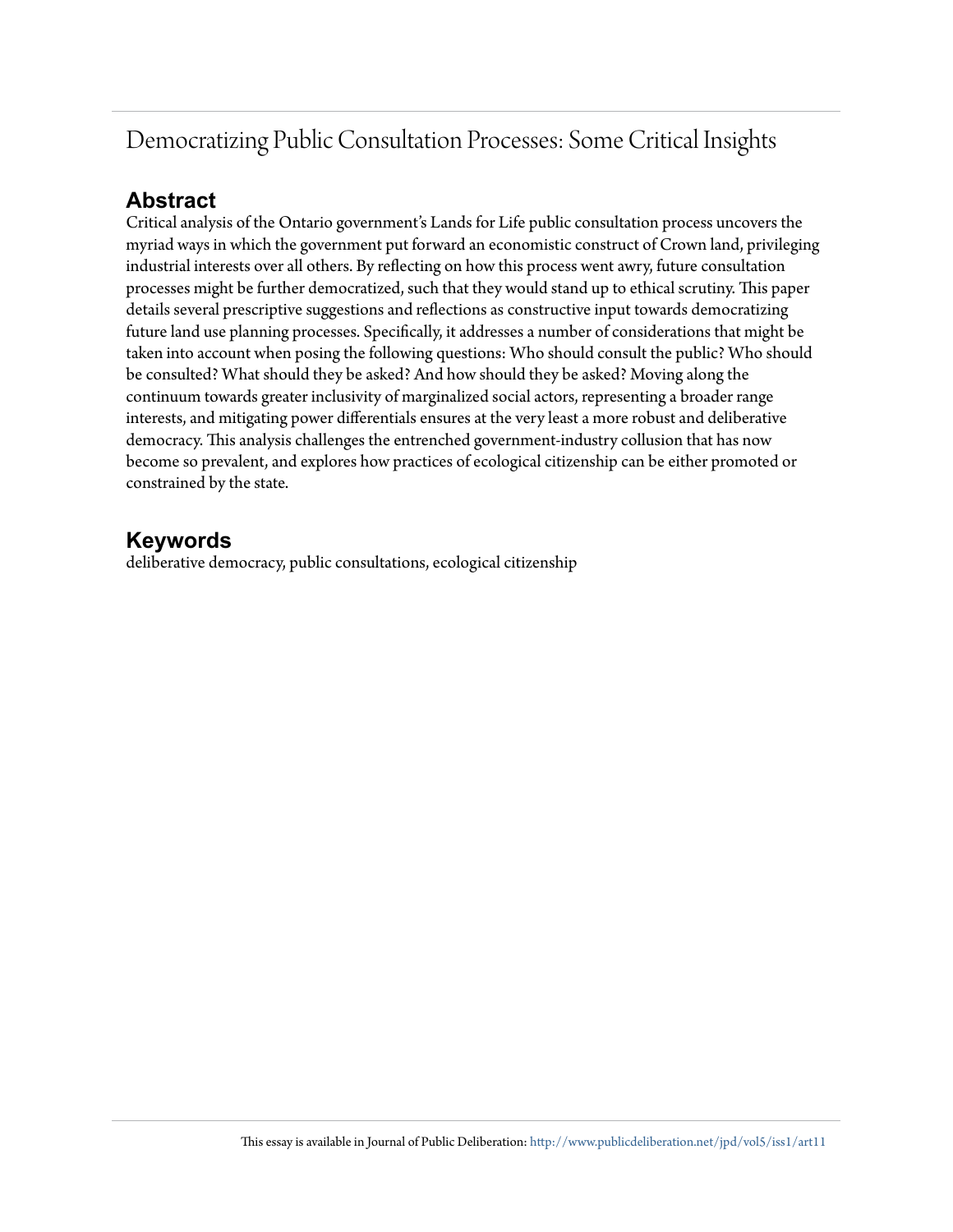#### **DEMOCRATIZING PUBLIC CONSULTATION PROCESSES: SOME CRITICAL INSIGHTS**

From September of 1997 through until June of 1998, the Ontario Conservative government carried out Canada's largest public consultation process to date, to plan for the protection and use of 46 million hectares of the province's central and northern Crown lands. Coined *Lands for Life,* this hotly contested process sought to reconcile the views of First Nations peoples, industrial representatives from the forestry and mining sectors, conservationists and tourism advocates. The process resulted in the creation of a network of parks and protected areas totaling 12 percent of the planning region, known as *Ontario's Living Legacy*, while securing industry long-term leases to the remaining Crown land. Although key government, industry and environmental leaders unanimously endorsed the announcement, critics described the outcome as "pseudo-protectionism" (Weis and Krajnc, 1999: 36) – ultimately insufficient to ensure long-term ecological integrity. Moreover, social justice advocates expressed outrage at the injustice perpetrated on First Nation peoples in the region, and many charged that the *Lands for Life* process sought merely to give the illusion of consultation, while reaching a predetermined outcome (see Krajnc et al., 2000).

 This essay will critically review the myriad ways in which the Ontario provincial government put forward a discourse of Crown land that ultimately privileged industrial interests over all others (see Ballamingie, 2009). In this sense, struggles over access to land and resources are understood not simply as material struggles, but rather, as symbolic and discursive struggles over what are inherently socially constructed concepts. Analysis of the ways in which the government orchestrated the *Lands for Life* process generated significant insights into how future consultation processes, particularly around resource use, might be further democratized. To this end, this essay suggests a number of considerations that might be taken into account when posing the following questions: *Who* should consult the public? *Who* should be consulted? *What* should they be asked? And *how* should they be asked? Moving along the continuum towards greater inclusivity of marginalized social actors (such as First Nation peoples), representing a broader range of previously silenced voices, and mitigating power differentials ensures at the very least a more robust and deliberative democracy<sup>1</sup>.

 $\overline{a}$ 

<sup>1</sup> Deliberative democracy (see Bessette, 1980, 1994; Cohen 1989) seeks to reconcile issues of representation with principles of consensus decision-making through the active dialogue of an informed citizenry. Deliberation by all parties, including marginalized social actors, and the detailed recording of any dissent, confers legitimacy to the outcome. Johnson (2007) posits that while a public consultation process may not always result in agreement (or consensus)...

<sup>&</sup>quot;deliberative dialogues play other important roles such as identifying or clarifying areas of serious moral disagreement." (95) Outcomes must be justified and reasoned, and when consensus remains unattainable, the majority rules. This form of democracy is advocated by those typically on the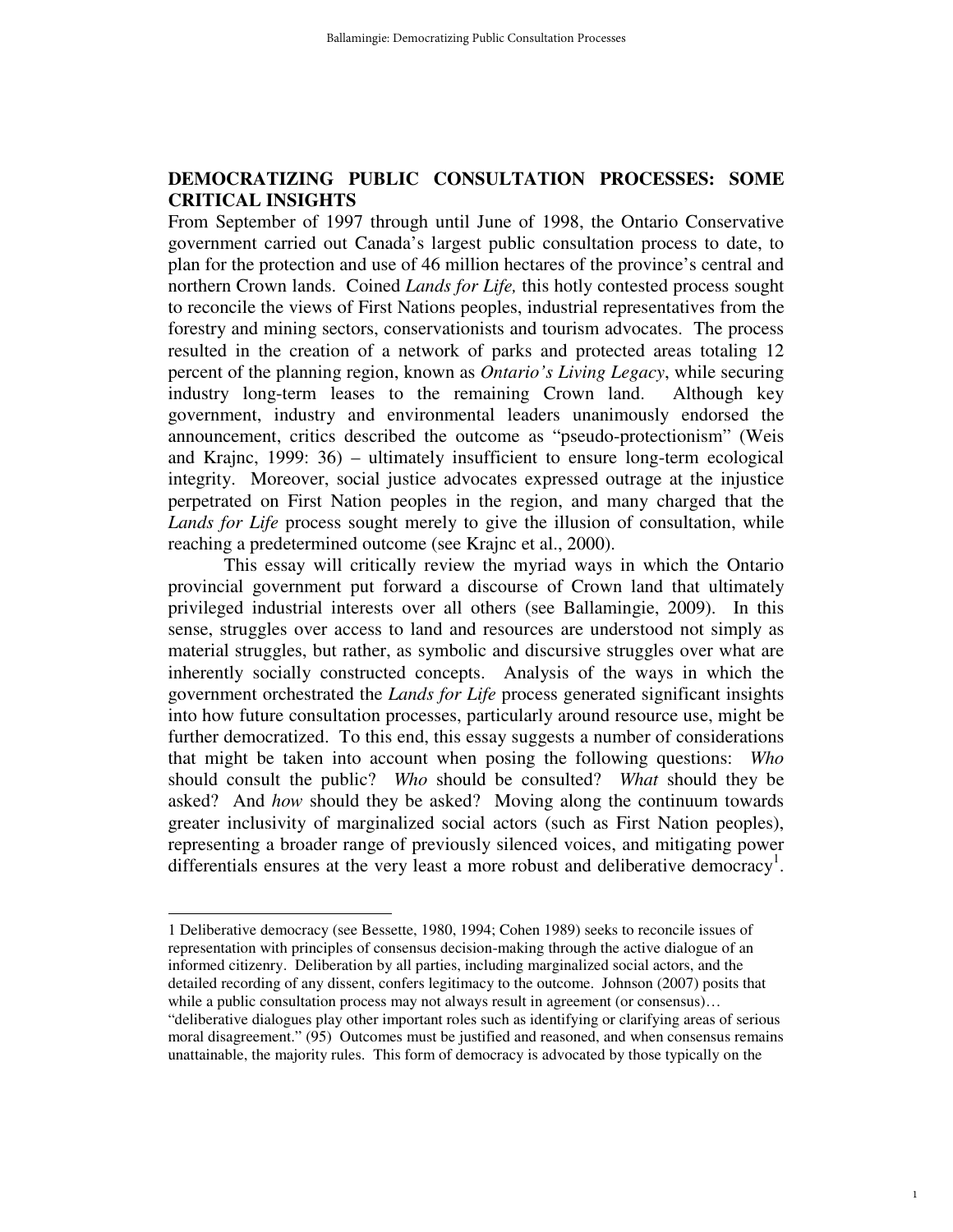This analysis challenges the entrenched government-industry collusion (through which government disproportionately privileges industrial interests over all others) that has now become so prevalent as well as the narrow, economistic lens through which governmental decision-makers operate, and explores how practices of ecological citizenship can be either promoted or constrained by the state.

#### *Who* **should consult the public?**

In any public consultation process, one of the first critical decisions the government faces lies in determining *who* will consult the public on a given issue. In the case of the Great Lakes-St. Lawrence Round Table (the southernmost *Lands for Life* planning region and springboard for this analysis), the group was composed predominantly of men, from the planning region, who possessed close ties to, or, in at least one case, directly represented industry. This selection implicitly privileged the interests of individuals both local to the planning area and with industrial sector affiliations. It also entailed a significant gender bias. However, when the government selects individuals to sit on consultative bodies, they ought to consciously strive for broader representation – attempting to strike a reasonable balance between constituencies, interests, origins, and aspects of social identity (e.g., gender, race, ethnicity, age, etc.). Of course, the determination of what constitutes "a reasonable balance" will always remain both contentious and contested, but the principle of striving in good faith towards diversity is a laudable one. Had these considerations been incorporated into this particular selection process, First Nation peoples, women, scientists, academics and southerners might have been better represented.

 Only by attempting to achieve this end, will the government be responsive to the diverse demands of its citizens, and not simply to the demands of large industrial interests. Ideally, the government would recruit consultative members who do not directly represent special interests (i.e., neither industrial nor conservation), and who would at least attempt, to the extent possible, to listen actively and openly and weigh competing perspectives. While every individual brings to the table their own biases, values and life experiences, some have the capacity to be more impartial than others. Certainly, a close, direct tie to a particular sector or interest group should preclude participation on a committee that is by design intended to solicit and evaluate feedback from a variety of social actors. In particular, the ability to recognize contentious issues as inherently nuanced and complex (and potentially problematic) would prove critical. Moreover, in order to ensure transparency and public accountability, the background and affiliations of members of consultative bodies ought to be published, and thus open to public scrutiny.

 $\overline{a}$ 

left of the political spectrum, since by design it includes alternative perspectives often marginalized by the state.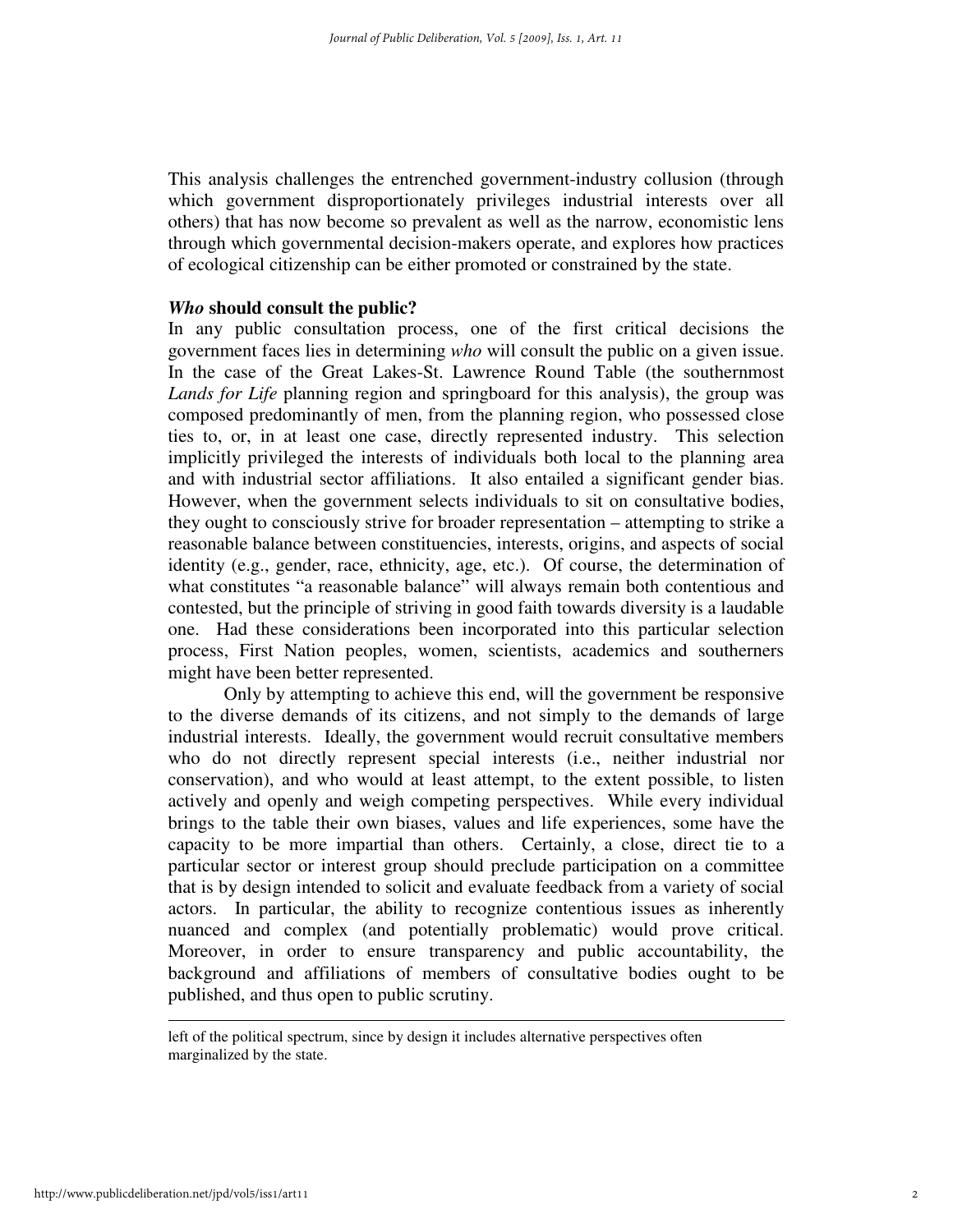In addition to the suggestions, above, there are other, alternate ways in which public deliberation around contentious environmental decisions could take place. A first possibility would be to hire an independent, third party to solicit public input. Johnson (2007) details a three-year consultation process for the Nuclear Waste Management Organization that entailed hiring third party firms that specialized in deliberative approaches to public consultation, citizen engagement and participatory decision-making processes, with a stress on procedural and informational equality. However, in spite of such laudable goals, Johnson cites several instances where views were dismissed and/or excluded even with facilitation by professional mediators. Moreover, any firm willing to bid on a lucrative consulting contract would likely also be savvy to the desires of the government in power, and may well orchestrate results accordingly, either consciously or otherwise.

 A second possibility would be to adopt an approach similar to the jury selection process to determine the composition of a consultative body. Although members would not necessarily be drawn from a random pool, perhaps major stakeholders (the identification of whom is itself an exercise in the operation of power) could question potential members for inherent (or extreme) bias, and retain the power to object to a certain predetermined number of appointments. Although this process might prove somewhat adversarial, it also has the potential to produce an outcome in which all parties have greater confidence – greater faith that the democratic process was served. Moreover, an independent ombudsperson could be established to oversee the selection process and ethical conduct of consultative bodies.

#### *Who* **should be consulted?**

 $\overline{a}$ 

When determining the terms of reference for *who* should be consulted, this critical question ought to be posed: Who should *first* be consulted? In the context of Ontario's Crown lands, First Nation proponents invoked various legal precedents, reports and decisions, ranging from global to local in scale – from international to national to provincial and territorial, that they argued ought to have informed the Ontario government in their dealings with First Nations<sup>2</sup>. In light these moral and legal precedents, the legitimate concerns of First Nation peoples around outstanding land claims and unresolved treaty rights ought to have first been addressed since they supersede other interests. Instead, the government effectively erased First Nation peoples in the region. They did so by deeming their concerns to lie beyond the scope of the process, by failing to include their

<sup>2</sup> Specifically, First Nation proponents invoked the *Draft Declaration on the Rights of Indigenous Peoples*, the *Report of the Royal Commission on Aboriginal Peoples*, three relevant Supreme Court decisions (Sundown, Delgamuukw and Sparrow), the *Environmental Bill of Rights,* and, finally, aboriginal treaty rights, in an attempt to have their interests privileged, but to no avail.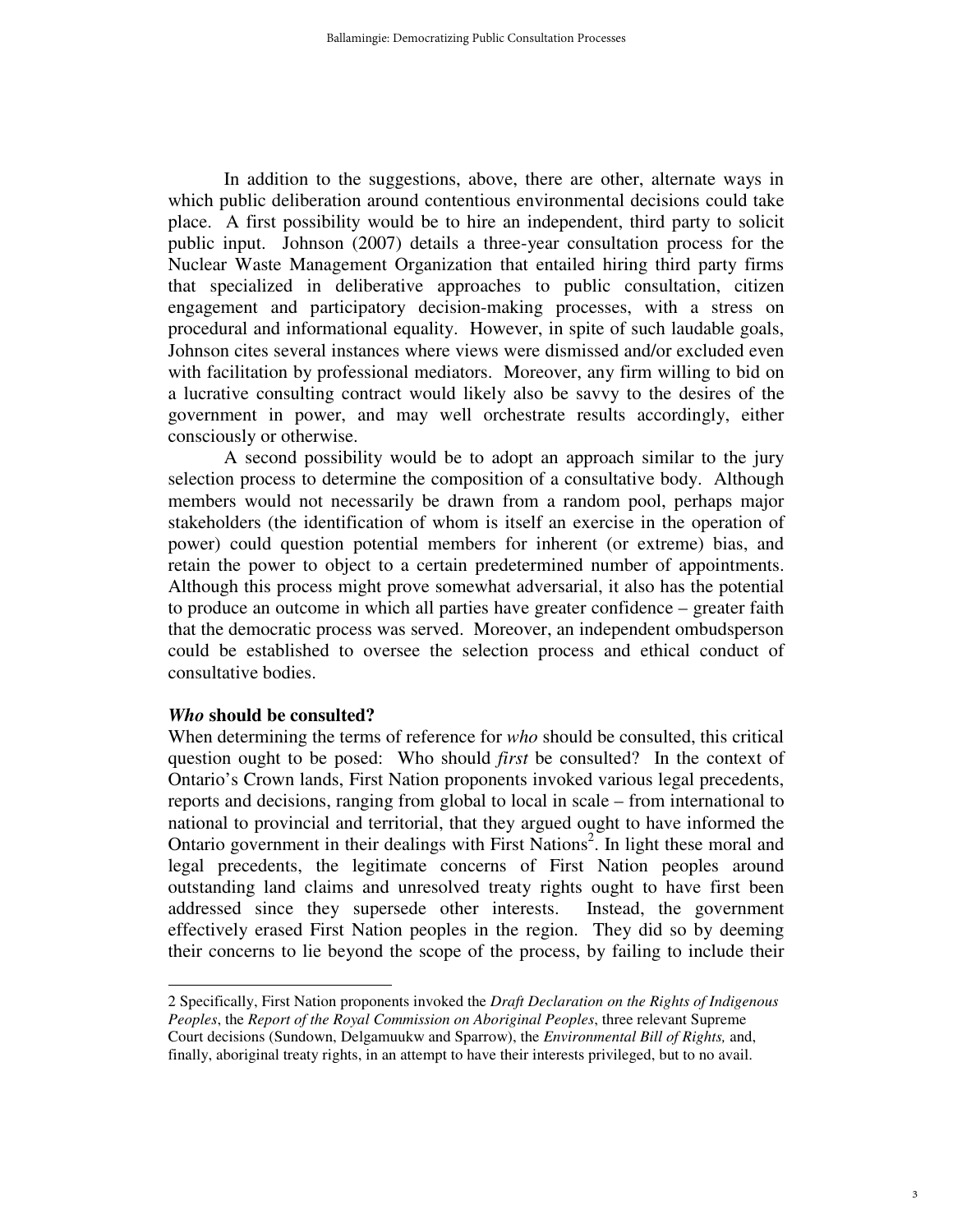presence on the various land-use planning maps, and by appointing a token First Nations representative on the Great Lakes-St. Lawrence Round Table.

 Legal scholars have recently advanced a case in favor of the Crown's duty to consult aboriginal peoples prior to making decisions that might adversely impact their interests, particularly with regards to land use and resources (see Isaac and Knox, 2003; Devlin and Murphy, 2003; Lawrence and Macklem, 2000). However, as Fitz-James (2003) points out, further clarification is needed to determine the nature and scope of that responsibility.

A separate though related issue lies in consulting non-aboriginal populations living within (or adjacent to) the planning area. In the *Lands for Life* struggle, the concerns of northern residents, many of whom derive their livelihood either directly or indirectly from Crown lands, and who would be most immediately impacted by any policy decisions, might reasonably have been privileged over those of southern residents. However, it is the *extent* to which this privilege took place that proved to be problematic. Clearly, a process that dedicates more than 90 percent of its time to soliciting feedback from northerners is disproportionately biased. A more spatially extensive, and thus inclusive, consultation would have been more appropriate in the context of publicly owned provincial lands, thus ensuring a more democratic outcome.

 If social justice is to be served, it will be critical to bring what Foucault refers to as popular, previously subjugated knowledge (Foucault, 1980: 81-82) to the fore. In the *Lands for Life* struggles, these discourses of resistance would have been posited not just by First Nation peoples, but also by anyone who rejected a wholly productivist, industrial construct of both nature and Crown land. Otherwise, land-use decisions will continue to be based on values that lie within the narrow domain of economic rationality. However, a very real obstacle to thinking beyond continued resource exploitation lies in the resistance posed by those benefiting from the status quo – not just industry, but also the government (by virtue of the revenues it collects through taxation of the primary resource sector) and the public at large. Asking powerful interests (namely, the government and industrial stakeholders) to self-discipline represents a significant paradox and limitation to deliberative democracy.

 Ultimately, shortsighted industrialist discourses have significant material implications: they limit the future of human communities in the North to a paradigm of continued resource exploitation. They thwart the protection of the very ecosystems whose long-term ecological integrity will determine our own survival. And they compromise the viability of countless non-human species. These discourses serve to define, and limit, the scope of the possible. Or, as Adkin posits: "…through close industry-state collaboration: *industry will determine the limits of sustainability"* (Adkin, 1992: 138). In the context of *Lands for Life*, that limit was most likely pre-determined to be 12 percent of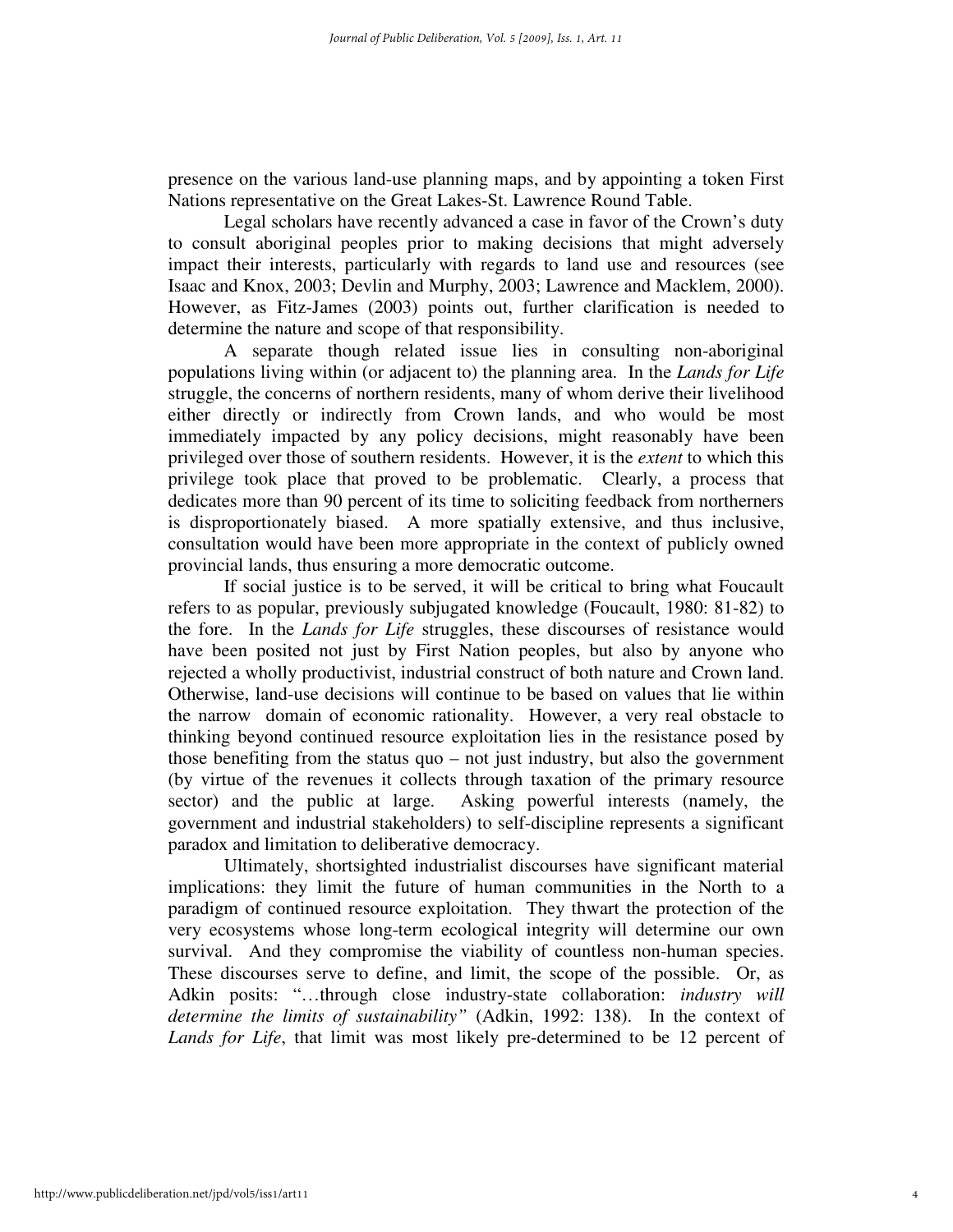Ontario's Crown lands – the amount that was ultimately allocated to protected status.

 Fortunately, both environmentalists and concerned citizens within civil society – an independent social realm distinct from both state and corporate structures (Esteva and Prakash, 1998: 12-13; Carroll, 1992: 9) – played a crucial role in helping to legitimize discourses of resistance. It is worth noting that environmental non-governmental organizations (ENGOs) participated in a myriad of strategic and mutually supportive ways. Many engaged within the terms of reference provided – most notably, members of the Partnership for Public Lands (a coalition including representatives from the World Wildlife Fund, the Federation of Ontario Naturalists, and the Wildlands League), and the Sierra Club of Canada. However, Earthroots (a group whose self-proclaimed mandate is to achieve wilderness protection without compromise) staged silent protests by holding placards at the back of the room in which consultations took place (Earthroots, 2008). The Ontario Public Interest Research Group (OPIRG) opted out of what they considered to be a process flawed from the outset. All of these actors attempted to broaden the knowledge base from which the government would make its land use decisions. More specifically, they challenged economistic constructions of Crown land. They also played a critical role in holding the government more accountable to its diverse citizens, and making quasi-democratic consultation processes such as *Lands for Life* more transparent. Each of these functions ultimately undermined the power juggernaut of government-industry collusion, limiting unfettered capitalist exploitation of nature, and providing a fundamentally more democratic state. Whether these efforts will be adequate to ensure the long-term ecological integrity of Ontario's Crown lands remains to be seen.

 Interestingly, these actors within civil society have emerged as a direct response to perceived government-industry collusion, and to the general sense that the state can no longer be trusted to protect the environment. Escobar cites "loss of confidence in the government and political parties" as one impetus behind the emergence of new social actors. (Escobar, 1995: 219) Others felt excluded from an obviously important process, and wished to ensure that public interests (broadly defined) were served. Others, such as First Nations, no doubt reacted to what Escobar describes as "the exclusionary character of development." (Ibid.) And some engaged for seemingly altruistic reasons – for example, to represent an ecocentric perspective (i.e., a nature-centered system of values), or to advocate for the interests of non-human species and/or future generations.

#### *What* **should they be asked?**

The government narrowed the terms of reference for the *Lands for Life* consultations to a discussion of the percentage of land to be protected, thus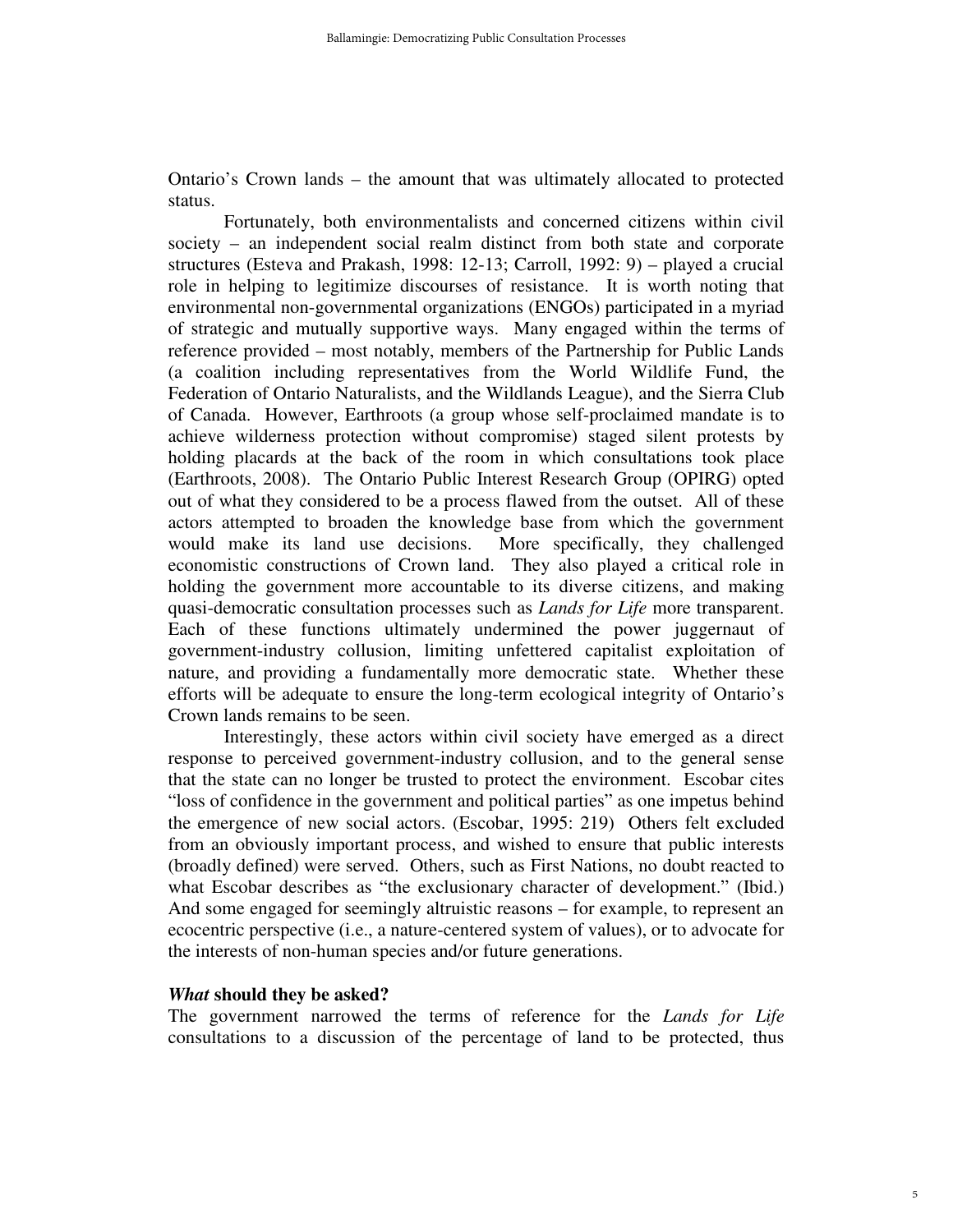missing a critical opportunity to solicit meaningful feedback about how Ontarians currently use, and relate to, Crown land. In particular, numerous participants, from ENGO representatives to concerned citizens, questioned the sustainability of current forestry practices in Ontario. However, the government deemed their concerns to lie beyond the narrow terms of reference established in this process, and, in so doing, effectively silenced them. But if current, mainstream, industrial logging practices *are* unsustainable – then perhaps new leases on public lands should not be issued until industry has established a proven track record of sustainable practices over time. Moreover, given the ecologically sensitive nature of dwindling old growth stands, some have argued it would be prudent to adopt a precautionary approach<sup>3</sup>, and impose a moratorium on logging in these areas.

 But the government dismissed discussions about the broader normative and ethical principles that ought to inform our land-use decisions. During the consultations, Great Lakes-St. Lawrence Round Table members discussed the need for continued research, recognizing there is insufficient knowledge of Crown land<sup>4</sup>. Some members also viewed remaining old growth white pine forests as important benchmarks (providing baseline data) for assessing sustainability<sup>5</sup>. However, in spite of these uncertainties, the Ontario government failed to address: How can we best implement the precautionary principle in planning for the use of Crown lands? Although the precautionary approach is admittedly difficult to put into practice, how to accomplish this is a subject worthy of public consultation and debate in and of itself.

 The government also failed to heed of the various calls for greater intergenerational responsibility (a lens through which our actions do not adversely limit options available to future generations), in spite of rhetoric to the contrary. To this end, *Ontario's Living Legacy* (the culminating announcement from the *Lands for Life* process) can be re-framed by simply focusing on what is *not* emphasized in the promotional literature. Instead of lauding the 12 percent protected areas, the Ontario public ought to take serious issue with the 88 percent of Crown lands that have now been formally opened to the resource extraction industry under new, long-term leases. Such leases, especially when coupled with an increased reliance on industry self-monitoring and voluntary compliance to environmental regulations, amount to de facto privatization of Ontario's Crown lands.

 Finally, in transforming Ontario's northern economy towards greater ecological sustainability, the needs of those most directly impacted must be given

 $\overline{a}$ 

 $3$  The precautionary principle states that when faced with uncertainty/ risk (in this case, in the context of environmental decision-making), it is better to 'err on the side of caution' and take preemptive measures to avoid any adverse outcomes.

<sup>4</sup> See GLSL Round Table minutes of October 14, 1997.

<sup>5</sup> See GLSL Round Table minutes of October 28, 1997.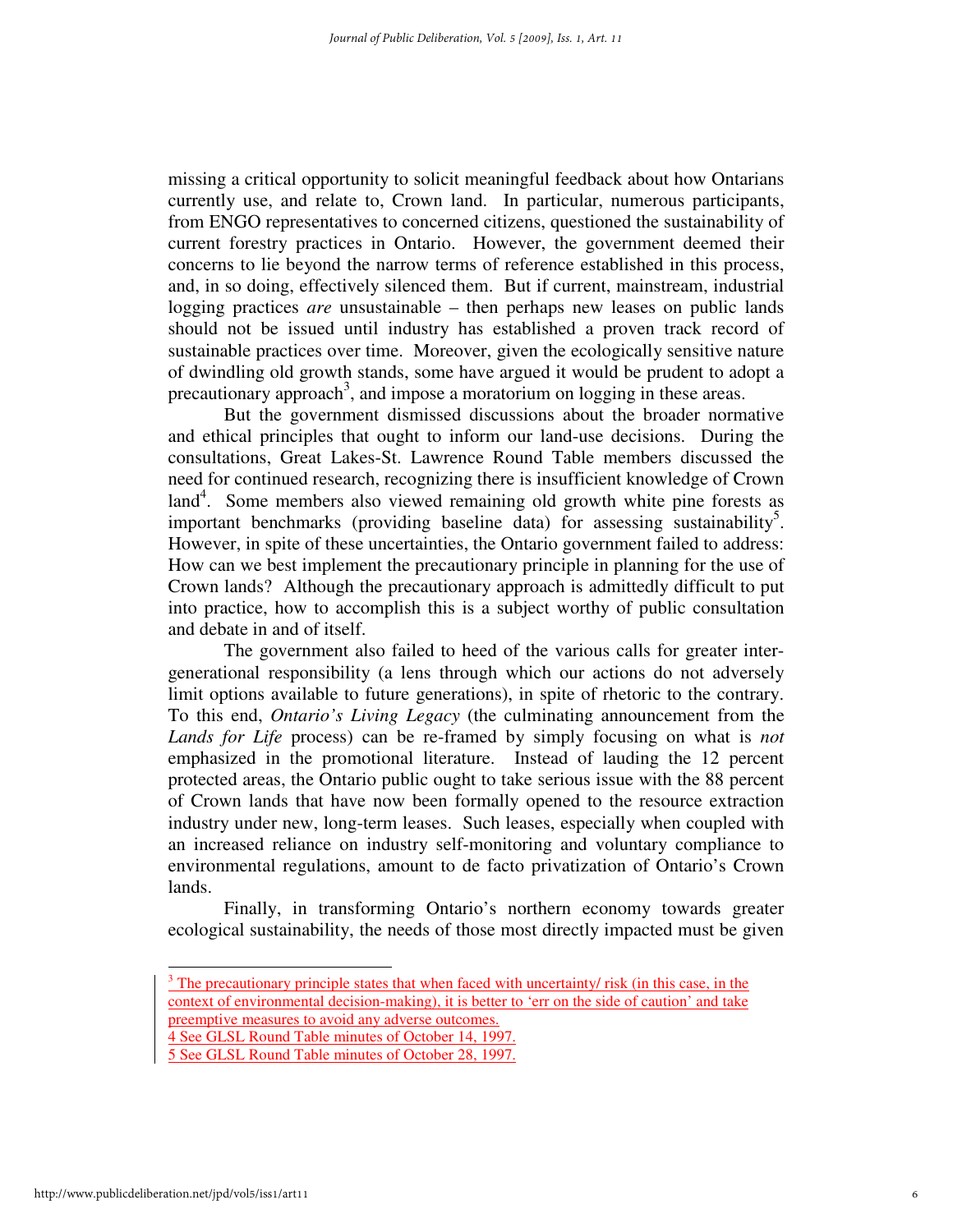special consideration. In this sense, the vision posited by the Partnership for Public Lands – elaborated in their 1998 report, *Planning for Prosperity –* offered a beacon of hope. Specifically, they envisioned an alternative development path that aimed to protect 15-20 percent of Crown land while maintaining wood flows to mills and creating 8,000 new jobs. They sought to accomplish this through more labor-intensive forestry operations, increased local manufacture of valueadded secondary products, the creation of more roadless areas, and the diversification of northern economies (where communities would actively market their high quality of life and beautiful environs to attract businesses). However, Ric Symmes, Partnership Chair, identified several obstacles to implementation. Specifically, he stated: "Inertia, fear and short-term self-interest are substantial barriers to beneficial change." (Symmes, 1998: A28) He further argued: "Implementing this vision requires strong leadership from the government, northern communities, and the forest industry. Failure to do so will sentence the North to a future with fewer jobs and a severely degraded wilderness heritage." (ibid.)

 Adkin (1992) describes the desire to achieve both environmental protection and economic security as *ecosocialist.* Although the proposal put forward by the Partnership is both progressive and pragmatic, it does not represent a counter-discourse and entails inherent limitations. According to Adkin: "...the ecosocialist perspective insists that the interdependency of economic and environmental issues necessitates an alliance to counter the logic of capitalism." (Ibid. 146) But does the Partnership proposal – wherein the interests of workers and the environment supposedly converge – truly counter the logic of capitalism? Although alluring – it is possible to create jobs *and* save the environment – those drawing on ecosocialist discourses still fail to address the fundamentally unsustainable, consumptive lifestyles of Western, industrialized societies. Unless we dramatically reduce  $($ and/or transform $)$ <sup>6</sup> our consumption of resources from Crown lands, future generations will be forced to confront an increased scarcity of material resources (given the timeline along which renewable resources replenish themselves, and the finite nature of non-renewable resources). Then, the government's construction of Crown land as a "living legacy" to Ontario's future generations will surely seem an absurdity (Ontario Government, 2000).

 Ultimately, the government took a complex moral, political and ecological problem, and reduced it to a discussion of the percentage of Crown land to be protected. Certain basic premises were never broadly challenged, because they have become so entrenched as to become uncritically accepted. Few acknowledged the outstanding legal claims of First Nation peoples to Crown

<sup>&</sup>lt;sup>6</sup> Of course, certain modes of consumption such as harvesting nuts, mushrooms and/or medicinal herbs from an otherwise intact forest are far more sustainable than industrial clear cut logging.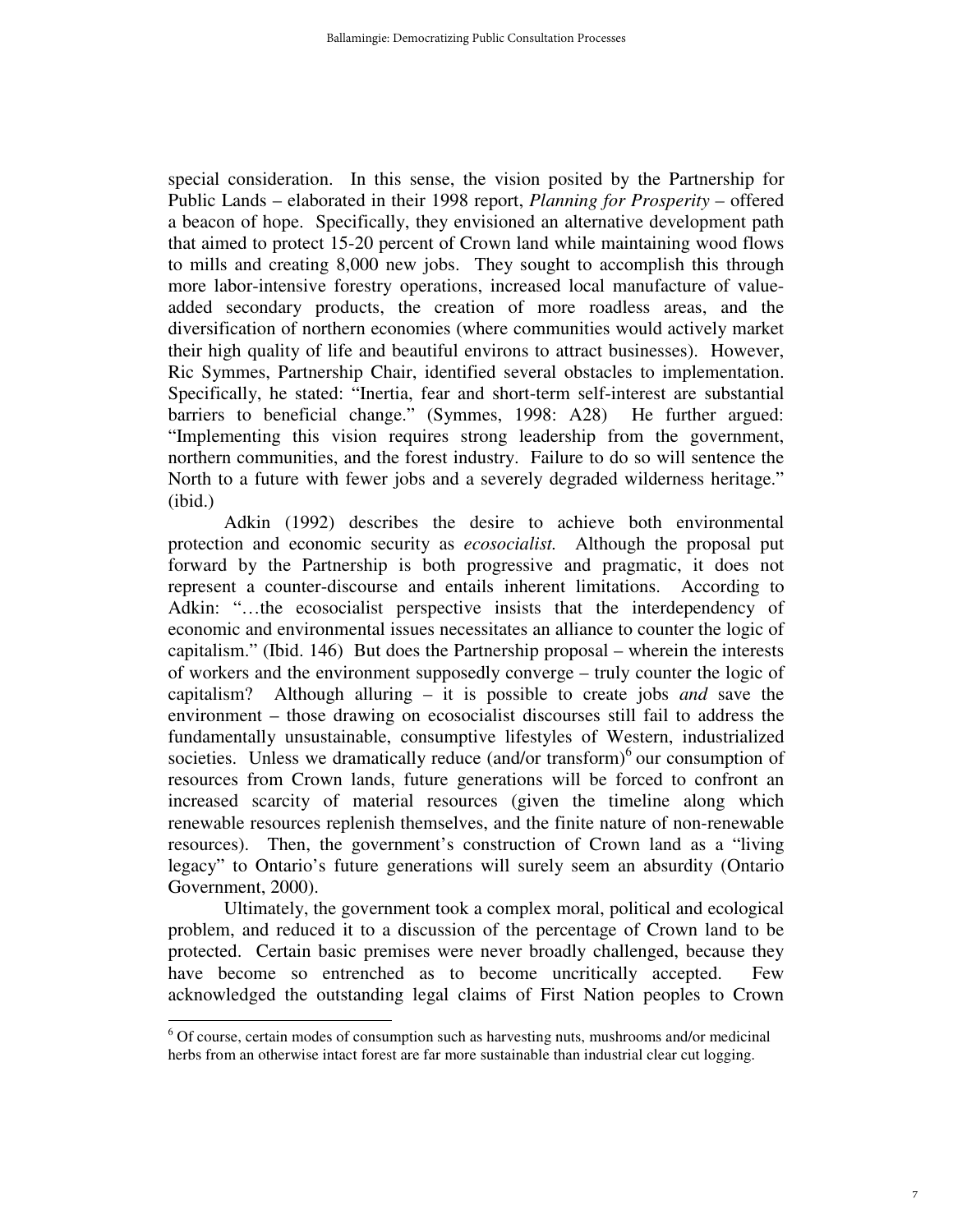lands. Few questioned the inevitability of industrial logging and mining operations on Crown lands. And few attempted to address what Braun describes as the "central question of our time" – "how are we to live?" (Braun, 2002: 258)

#### *How* **should they be asked?**

Once a relatively impartial and diverse consultative body has been convened, they ought to be charged with a clear task – based on terms of reference that are rigorously and publicly debated. In this context, one Great Lakes-St. Lawrence Round Table member lamented that the government failed to give them "clear marching orders." He further argued that the imposed timeline was unrealistic (2001, personal interview) – a sentiment echoed by most other Round Table members and various members of civil society. Clearly, consultations of this scope and magnitude (especially with the fate of 46 million hectares of land in question) require sufficient time to carry out. Moreover, the constrained timeline impacts greatly the abilities of various parties to generate awareness and organize engagement. A shorter timeline privileges industrial actors who can draw on existing public relations capacities to respond on short notice. It similarly disadvantages smaller groups and social actors who lack the requisite funds and organizational abilities to engage in such public consultations. Thus, an insufficient timeline reinforces what Foucault describes as differentiations in the ability to act (Foucault, 1983, 223), making engagement by members of civil society problematic.

Johnson (2007) identifies a central tenet of the deliberative ideal – equality. In this sense, the government ought to consciously address and attempt to mitigate differential abilities to engage. Freeman (2000) argues that material equality is necessary for un-coerced dialogue. Adkin, in reflecting on the democratization of decision-making processes, summarizes the need to provide financial support for members of civil society to participate. Specifically, she refers to funding to travel to events, to hire technical or legal experts, or to engage in public awareness activities (Adkin, 1998: 315). This type of funding would help to address disparities in access to resources, and the differentiations (Foucault, 1983, 223) that result from (and are reinforced by) those disparities. It would also offer otherwise marginalized groups the chance to present their case, potentially bringing a greater breadth of voices to the fore. Regardless, it would help to make such processes inherently more democratic, since consultative bodies would be forced to reconcile a multiplicity of discourses rather than continue to operate within a narrow discursive realm.

 Smith (2001) cites the significant reductions in government spending allocated to advocacy groups within civil society, first brought about in Canada by the federal Conservatives in the 1980s, and continued by the federal Liberals in 1993. According to Smith (2001) this change corresponds to a shift in the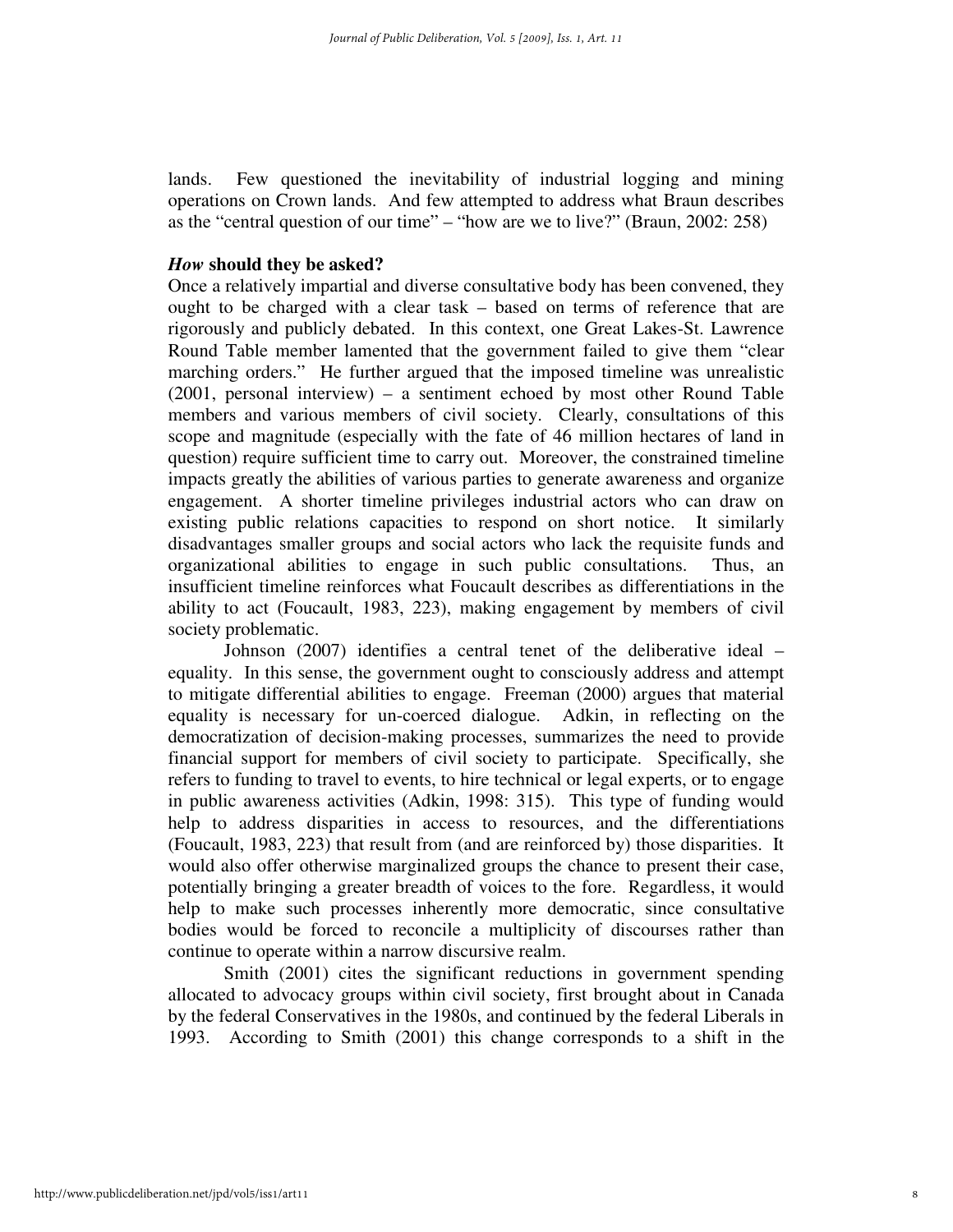government's perception of Canadians – no longer as democratic citizens who ought to have the opportunity to influence policy, but rather, as "self-interested, atomistic [tending towards individualism] consumers of government services." (121)

 Given that the Great Lakes-St. Lawrence Round Table placed such a heavy emphasis on land-use scenario maps (indeed, the maps literally and symbolically framed the periphery of most meetings), financial resources specifically targeted to geographic information systems (GIS) should have been made available to other groups who lacked the requisite technical expertise. In the absence of such funding, only the Partnership – a group of large, well funded but relatively conservative environmental organizations – was able to use mapping as a lever of resistance, and put forward an alternate cartographic scenario.

 Notwithstanding some reasonable efforts to alert the public to this momentous undertaking, additional resources really ought to have been allocated to educating and involving *all* Ontarians at every stage of the consultation process. However, the poor level of public awareness around the *Lands for Life*  consultations can probably be blamed in part on political apathy. One environmentalist suggested making the process as accessible as possible through the use of: **"**1 800 numbers, e-mail, evening and weekend forums, [more convenient] geographic access." (2001, personal interview) Although a rudimentary website was established by the Ministry of Natural Resources to help disseminate information, Internet access remained significantly more limited in the late-1990s than it is today (notwithstanding ongoing disparities in access). Moreover, as Smith (2001) notes, information and communication technologies have greatly facilitated political coordination amongst diverse actors, opening new public spaces and opportunities for civic engagement that are not explicitly constrained by the state or ruling elites (117).

 Finally, at minimum, consultative bodies, as quasi- research entities, ought to engage in an ethical review of their proposed projects. For such a review to prove effective, the Medical Research Council et al. suggest the involvement of "…academic or community members from representative groups, or advisory committees drawn from relevant communities" (Medical Research Council et al., 1998: 6.1). In particular, when consulting aboriginal peoples, special consideration must be given to their unique "rights and interests" (ibid.), and special care taken when securing informed consent, addressing cultural difference(s), and acknowledging historical context.

#### **Conclusion**

Based on an analysis of the *Lands for Life* process in Ontario, this paper posits a myriad of considerations that might help future consultations to become more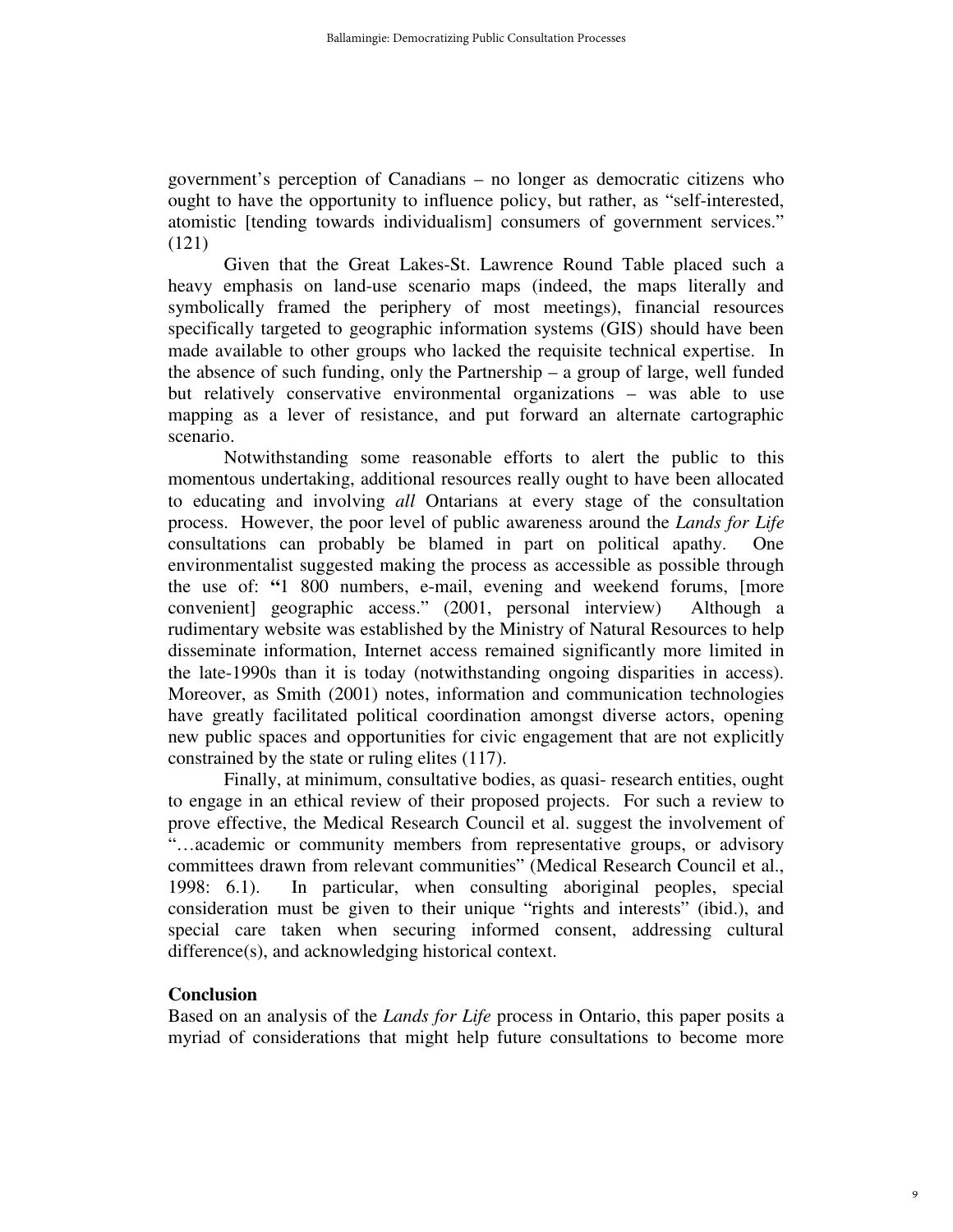inherently democratic. Appendix 1 summarizes key considerations (around principles of representation, transparency, public awareness, social justice, bias, accountability and logistics) that ought to be taken into account in any public consultation process. As such, it is aimed at governmental representatives charged with the task of consulting the public, in the hope that they will design consultation processes that will stand up to greater ethical scrutiny. For political bodies to retain their relevance, and not simply act as proxies of corporate interests, they must actively promote ecological citizenship by members from civil society. Ultimately, any consultation process that seeks to be inclusive and representative, and above all, democratic, is doomed to a degree of imperfection (or, more likely, failure). However, moving along the continuum towards greater inclusivity of diverse social actors, representing a broader range of previously silenced voices, and mitigating power differentials ensures at the very least a more robust and deliberative democracy.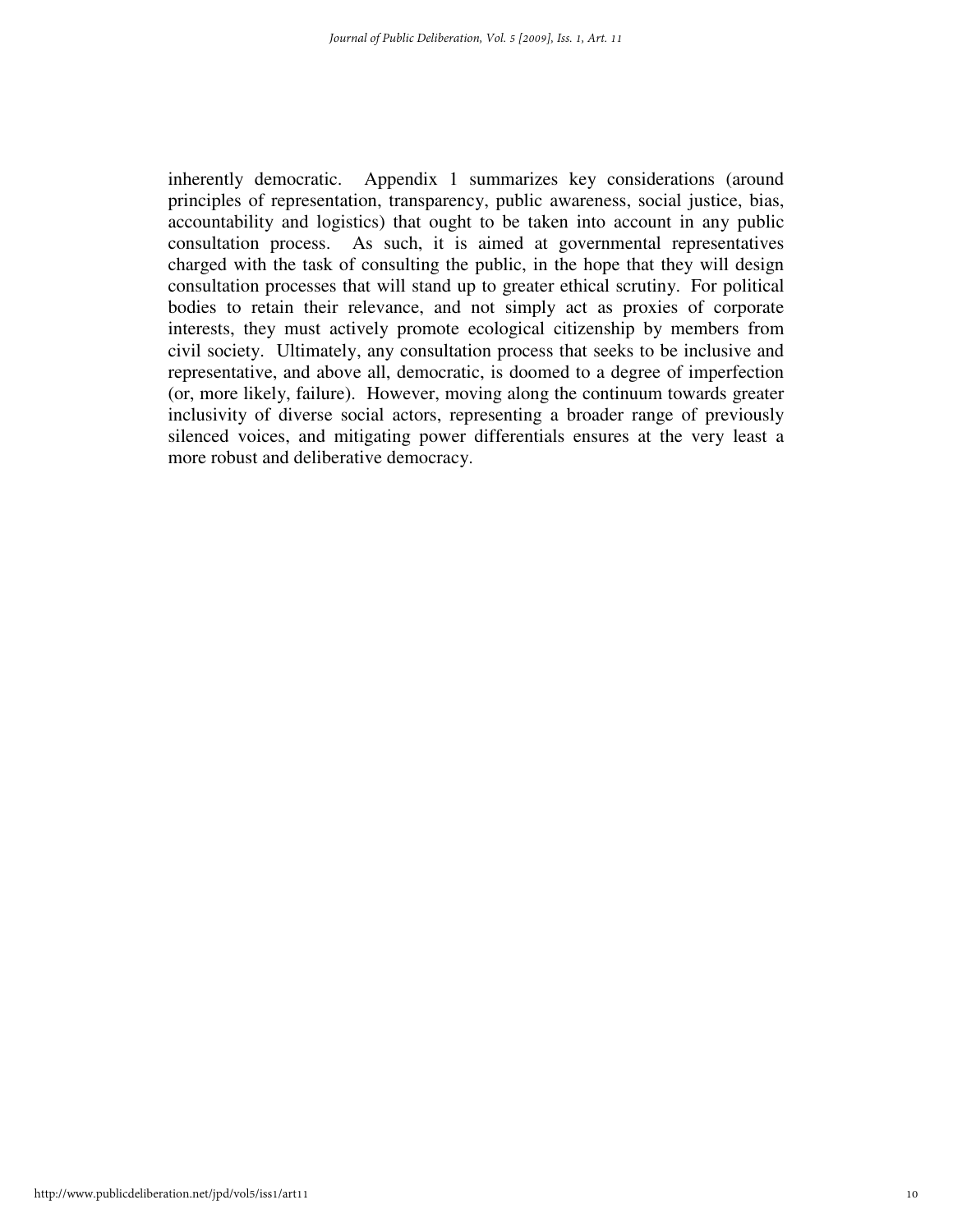#### **Appendix 1: Incorporating Deliberative Ideals in Public Consultations**

|             | <b>Principles</b>                                                                                                                                                               |
|-------------|---------------------------------------------------------------------------------------------------------------------------------------------------------------------------------|
| <b>Who</b>  | <b>Plurality:</b> Strive for consultative bodies that represent diverse constituencies,                                                                                         |
| should      | interests, origins and social identities (e.g., gender, race, ethnicity, age, etc.).                                                                                            |
| consult the | <b>Bias:</b> Ensure consultative members do not directly or disproportionately represent                                                                                        |
| public?     | special interests. If certain groups are deemed to have a more legitimate say, this                                                                                             |
|             | privilege ought to be publicly stated, and open to contestation.                                                                                                                |
|             | <b>Transparency:</b> Ensure openness by publishing the background and affiliations of                                                                                           |
|             | members of consultative bodies, thus making them open to public scrutiny.                                                                                                       |
|             | Critical capacity: Ensure members have the capacity to deliberate, to question                                                                                                  |
|             | unchallenged assumptions, and to view issues as complex and nuanced.                                                                                                            |
|             | Authority: Assign consultative members a clear task, and charge them with the                                                                                                   |
|             | power to make recommendations commensurate to their responsibilities.                                                                                                           |
|             | <b>Accountability:</b> Identify discrepancies between recommendations and government                                                                                            |
|             | actions to ensure public accountability.                                                                                                                                        |
|             | Selection: Adopt discrete aspects of the juridical model for jury selection.                                                                                                    |
|             | <b>Oversight:</b> Establish an independent ombudsperson to oversee the selection process                                                                                        |
|             | and ethical conduct of consultative bodies.                                                                                                                                     |
| <b>Who</b>  | Privilege: Identify social actors that ought to be consulted first, e.g., the interests of                                                                                      |
| should be   | aboriginal peoples might legitimately be privileged due to moral and legal precedents,                                                                                          |
| consulted?  | international treaties, and the Crown's duty to consult.                                                                                                                        |
|             | <b>Proximity:</b> Identify groups that are closest to the issue (both materially and/or                                                                                         |
|             | discursively), from those with the most geographic proximity to a more spatially-                                                                                               |
|             | extensive community. It is the relative extent to which these different groups are                                                                                              |
|             | consulted that will prove most contentious.                                                                                                                                     |
|             | Public awareness: Establish specific targets (e.g., at least 30 percent of the                                                                                                  |
|             | population, if polled, ought to have some idea of the significance of the undertaking).                                                                                         |
|             | <b>Inclusivity:</b> Actively seek out actors who posit critical perspectives that challenge                                                                                     |
|             | mainstream thinking, for they are key to imagining a post-industrial world.                                                                                                     |
| <b>What</b> | Social justice: Identify issues that supersede all others (e.g., aboriginal rights and the                                                                                      |
| should      | resolution of outstanding land claims and treaty rights prior to public consultations).                                                                                         |
| they be     | <b>Breadth:</b> Ensure that narrow terms of reference do not preclude meaningful                                                                                                |
| asked?      | discussion around important normative (values-based) and ethical issues: What                                                                                                   |
|             | constitutes ecological and social sustainability? How might the <i>precautionary</i>                                                                                            |
|             | principle be operationalized? What are our responsibilities to future generations?                                                                                              |
|             | Non-human species? In other words, what Braun describes as the "central question                                                                                                |
|             | of our time" – "how are we to live?" (Braun, 2002: 258)                                                                                                                         |
| How         | Transparency: Subject initial terms of reference to public debate; publish                                                                                                      |
| should      | backgrounds and affiliations of members of the consultative body.                                                                                                               |
| they be     | Logistics: Ensure time allocated is sufficient to the scope and magnitude of the task.<br>Access: Ensure that consultations take place in urban and rural areas (during the day |
| asked?      | and evening, weekdays and weekends) to optimize participation.                                                                                                                  |
|             | <b>Equality:</b> Provide the requisite funding and expertise for effective participation by                                                                                     |
|             | all interested parties in order to mitigate differential abilities to engage.                                                                                                   |
|             | <b>Communications:</b> Seek input and publicize results through a variety of                                                                                                    |
|             | communication channels (e.g., via the web, through a 1-800 telephone number, by e-                                                                                              |
|             | mail, in the popular press, etc.)                                                                                                                                               |
|             |                                                                                                                                                                                 |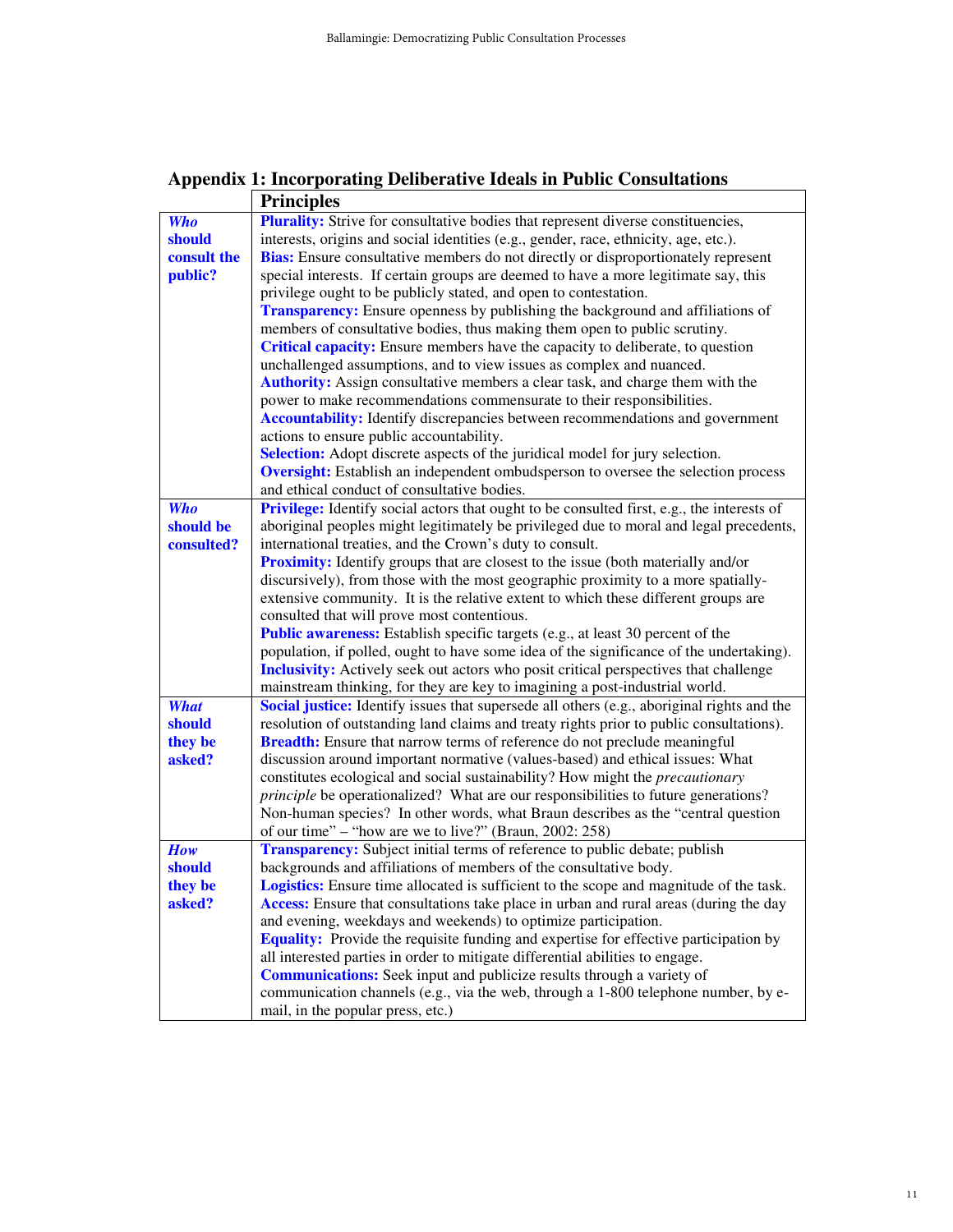#### **References**

- Adkin, Laurie E. (1992) 'Counter-Hegemony and Environmental Politics in Canada' in William Carroll (ed.) *Organizing Dissent: Contemporary Social Movements In Theory and Practice.* Canada: Garamond Press. 135- 156.
- Adkin, Laurie E. (1998) 'Ecological Politics in Canada' in Roger Keil, David Bell, Peter Penz, and Leesa Fawcett (eds.) *Political Ecology: Global and Local*. London: Routledge.
- Ballamingie, Patricia (2009) 'First Nations, ENGOs, and the Paradox of Ontario's *Lands for Life* Process' in Laurie E. Adkin (ed.) *Environmental Conflicts and Democracy in Canada.* Vancouver: UBC Press.
- Bessette, Joseph (1994) *The Mild Voice of Reason: Deliberative Democracy & American National Government*. Chicago: University of Chicago Press.
- Bessette, Joseph (1980) 'Deliberative Democracy: The Majority Principle in Republican Government' in *How Democratic is the Constitution?* Washington, D.C.: AEI Press. Pp. 102–116.
- Braun, Bruce (2002) *The Intemperate Rainforest: Nature, Culture and Power on Canada's West Coast.* Minneapolis: University of Minnesota Press.
- Carroll, William K. (ed.) (1992) *Organizing Dissent: Contemporary Social Movements In Theory and Practice*. Canada: Garamond Press.
- Cohen, J. (1989) 'Deliberative Democracy and Democratic Legitimacy' in A. Hamlin and P. Pettit (eds.) *The Good Polity*. Oxford: Blackwell. Pp. 17– 34.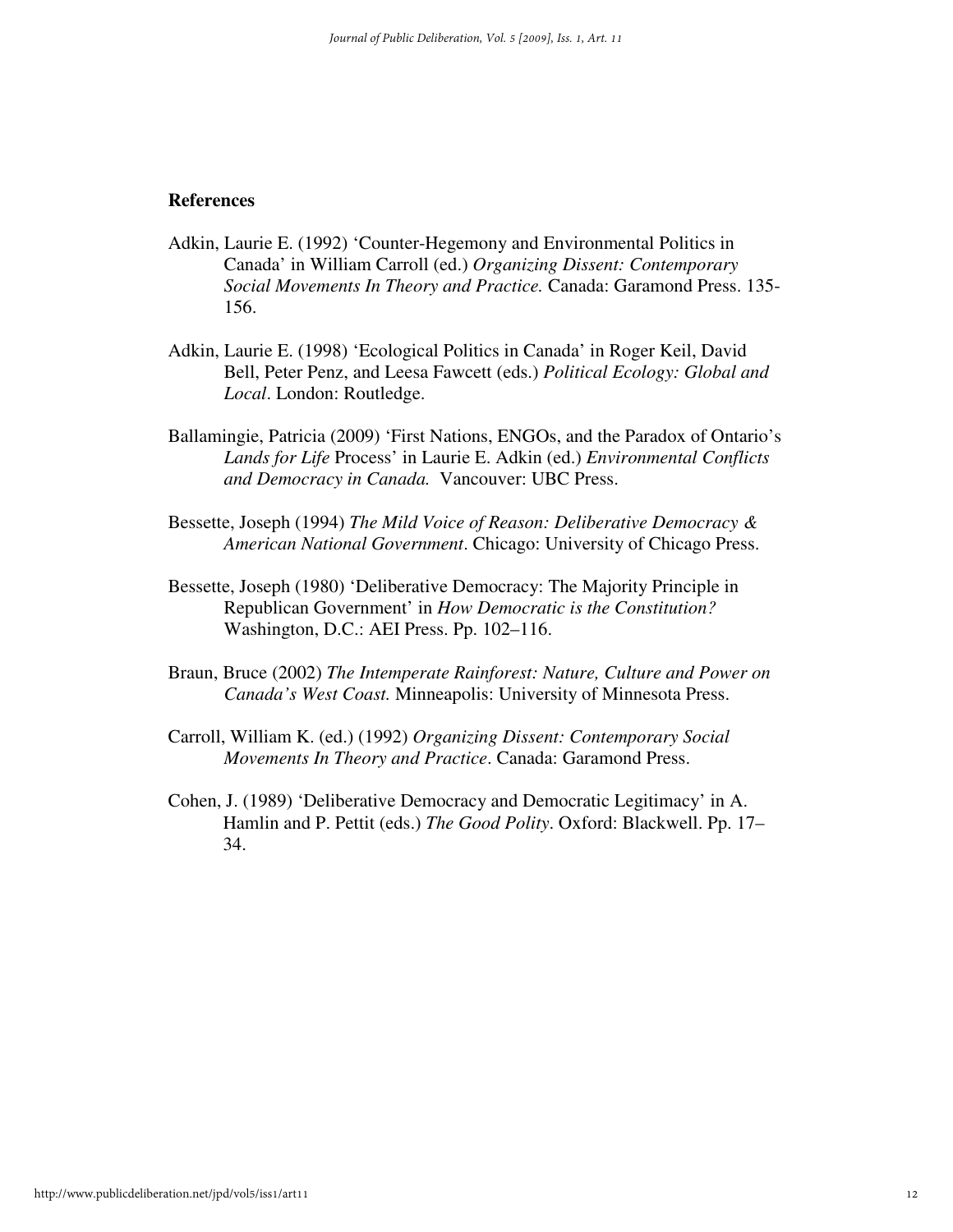- Devlin, Richard and Ronalda Murphy (2003) **'**Reconfiguration through Consultation? A Modest (Judicial) Proposal' in Michael Murphy (ed.) *Canada: The State of the Federation 2003. Reconfiguring Aboriginal-State Relations* (Kingston: Institute of Intergovernmental Relations 2003) (with R. Murphy).
- Devlin, Richard and Ronalda Murphy (2003) **'**Contextualizing the Duty to Consult: Clarification or Transformation?' in *National Journal of Constitutional Law*, 14, 167-216.
- Earthroots (2008) *Overview: Protecting Wilderness, Wildlife and Watersheds*. URL: http://www.earthroots.org/index.php/Campaigns/Overview/Overview.html (Accessed: May 21, 2008)
- Escobar, Arturo (1995) 'Imagining a post-development era' in Johnathon Crush (ed.) *Power of Development*. London: Routledge. 211-227.
- Esteva, Gustavo and Madhu Suri Prakash (1998) *Grassroots Post-Modernism: Remaking the Soil of Cultures*. New York: Zed Books.
- Fitz-James, D. Michael (2003) 'Environmental law: courts create a duty to consult with First Nations, but the exact nature and scope of that duty remains unclear' in *Canadian Lawyer 27.9,* 42 (4), September 2003.
- Freeman, A. (2000) 'Deliberative democracy' in *Philosophy and Public Affairs*, 29, 371–418.
- Foucault, Michel (1983) 'Afterword: The Subject and Power' in H. Dreyfus and P. Rabinow (eds.) *Michel Foucault: Beyond Structuralism and Hermeneutics*. Chicago: University of Chicago Press.
- Foucault, Michel (1980) 'Two Lectures' in Colin Gordon (ed.) *Power/Knowledge: Selected Interviews and Other Writings 1972-1977 by Michel Foucault*. New York: Pantheon Books.
- Isaac, Thomas and Anthony Knox (2003) 'The Crown's duty to consult aboriginal people' in *Alberta Law Review*, 41(1), 49-77.